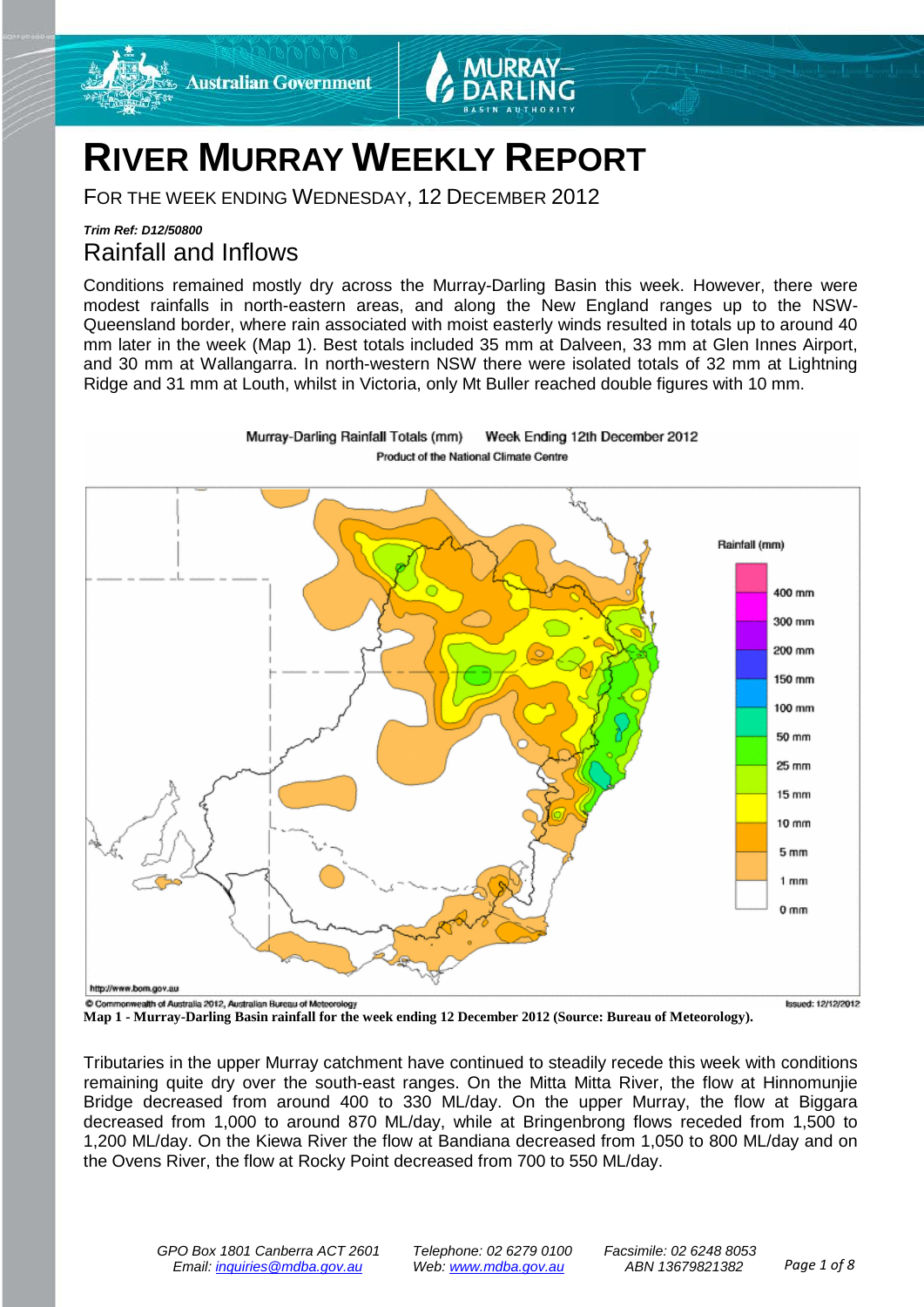# River Operations

MDBA active storage decreased by 182 GL this week and is currently 7,953 GL, or 93% capacity. At Dartmouth Reservoir, the storage volume held relatively steady and is 3,817 GL (99% capacity). The release, measured at Colemans, was briefly increased during the week to around 2,400 ML/day. This 'pulse' aims to manage downstream water quality in the Mitta Mitta River. The release is currently at the normal minimum of 200 ML/day, but will return to between 350 and 450 ML/day late on Thursday 13 December.

At Hume Reservoir, the storage volume reduced by 89 GL to 2,645 GL (88% capacity). The release this week averaged around 15,000 ML/day.

At Yarrawonga Weir, total diversions at the irrigation offtakes ranged between 8,600 ML/day and the current rate of 10,000 ML/day. The pool level in Lake Mulwala is 124.8 m AHD. The downstream release is currently 8,000 ML/day.

On the Edward River system, flow through the Edward and Gulpa offtakes has been fairly steady, averaging 1,500 ML/day and 500 ML/day respectively. Inflow through the Edward Escape was relatively high, averaging 2,100 ML/day this week, while diversions to the Wakool Main Canal averaged 1,500 ML/day. Diversions to Yallakool Creek returned to the normal seasonal minimum of 270 ML/day late this week after several months of higher flows, which included the delivery of Commonwealth Environmental Water. These higher flows helped maintain water levels to inundate Murray Cod nests in the Wakool System, promoting the hatching and drift of Cod larvae. A second environmental pulse to stimulate breeding is currently under way in the Colligen. Creek. The diversion to Colligen Creek increased this week from 230 ML/day to the current flow of 650 ML/day. Flow downstream of Stevens Weir averaged around 1,500 ML/day during the week and is currently 1,200 ML/day.

On the Goulburn River at McCoys Bridge, flows were around 2,500 ML/day, down from the peak of 5,600 ML/day during the release of environmental water two weeks ago, but well above the normal minimum of 350 ML/day. This current higher flow includes the delivery of water traded from the Goulburn Valley to the Murray Valley and, in co-operation with Goulburn Murray Catchment Management Authority and Goulburn-Murray Water, is being released in a pattern that will provide some benefit to the Goulburn riverine environment. The delivery of traded water is expected to continue into January 2013. At Torrumbarry Weir, the diversion at National Channel was steady at around 2,200 ML/day. Downstream of Torrumbarry Weir, the flow receded over the week from 8,600 ML/day to 6,100 ML/day.

On the lower Murrumbidgee River, the flow at Balranald averaged 3,100 ML/day. The flow is expected to start receding toward 1,500 ML/day late next week. Downstream on the Murray at Euston the flow peaked at 13,900 ML/day at the start of the week and is currently 11,900 ML/day.

The Sunraysia Regional Algal Coordinating Committee has lifted its precautionary red alert for bluegreen algae between Red Cliffs and Mildura Weir. Recent sampling results indicate a decline in potentially toxic blue-green algae, to numbers well below the high alert levels. See the attached algal alert bulletin for more details. At Mildura Weir the Lock will be closed for two days on Tuesday 18 and Wednesday 19 December 2012 to allow access for a crane to the fishway construction site. See the attached media release for more details.

Total storage at Menindee Lakes decreased by 85 GL this week to 1,553 GL (90% capacity). The release (measured at Weir 32) remained close to 9,000 ML/day in the first half of the week before receding to the current rate of 7,300 ML/day. A release at Weir 32 of around 7,000 ML/day will be targeted for the remainder of December. Downstream on the lower Darling River, the flow at Burtundy peaked at 7,400 ML/day. On the River Murray at Wentworth, the flow remained steady at 19,000 ML/day and will recede over the coming weeks.

At Lake Victoria the volume reduced by 8 GL to 612 GL (90% capacity) and is expected to continue decreasing over the coming weeks. The flow to South Australia averaged 18,500 ML/day and should remain around this rate next week. About 9,000 ML/day of this flow is environmental water held by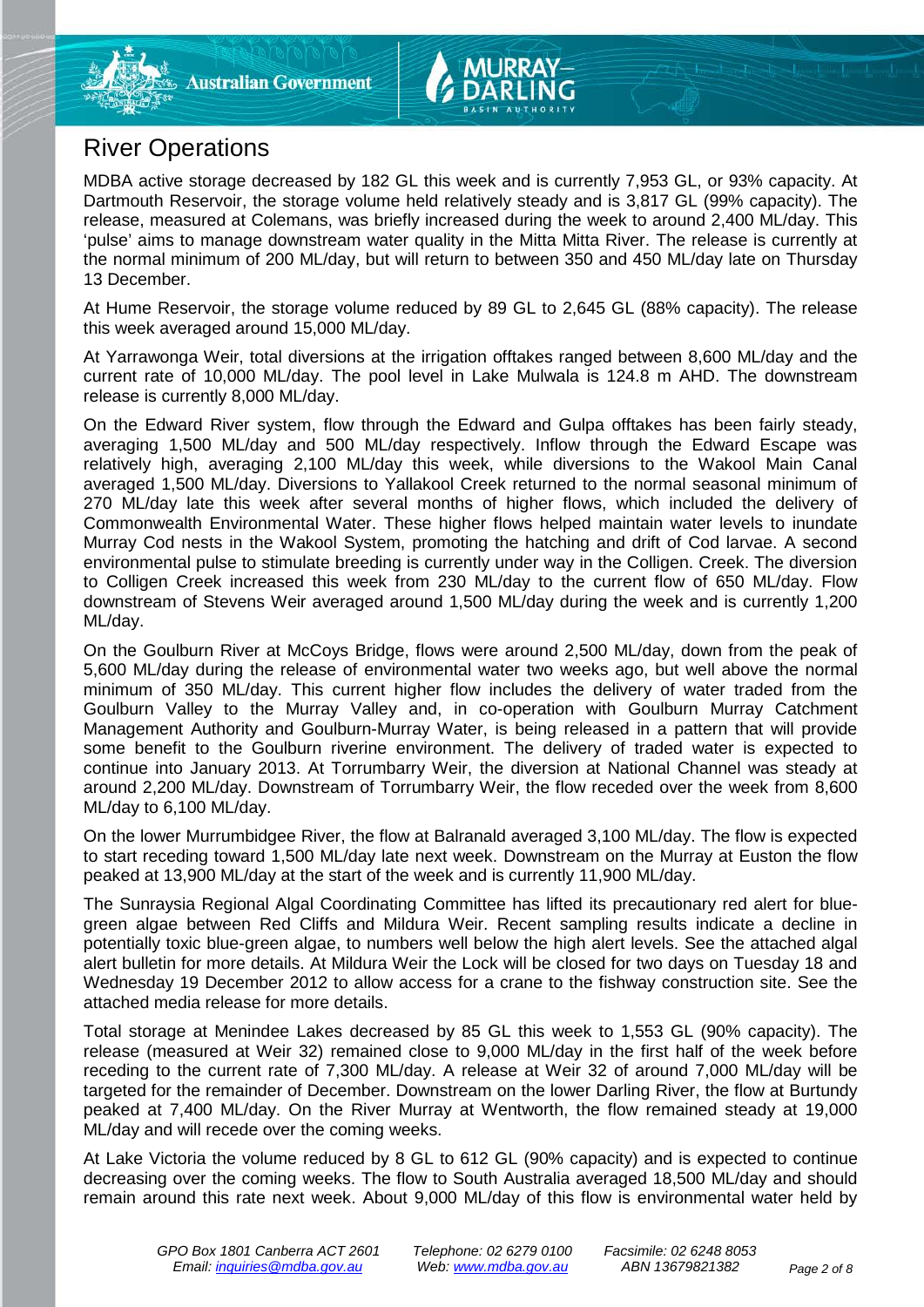



Commonwealth and State governments. The flow at Lock 1 was relatively steady averaging 15,000 ML/day. At the Lower Lakes, the 5 day average level for Lake Alexandrina was 0.79 m AHD.

**For media inquiries contact the Media Officer on 02 6279 0141**

DAVID DREVERMAN Executive Director, River Management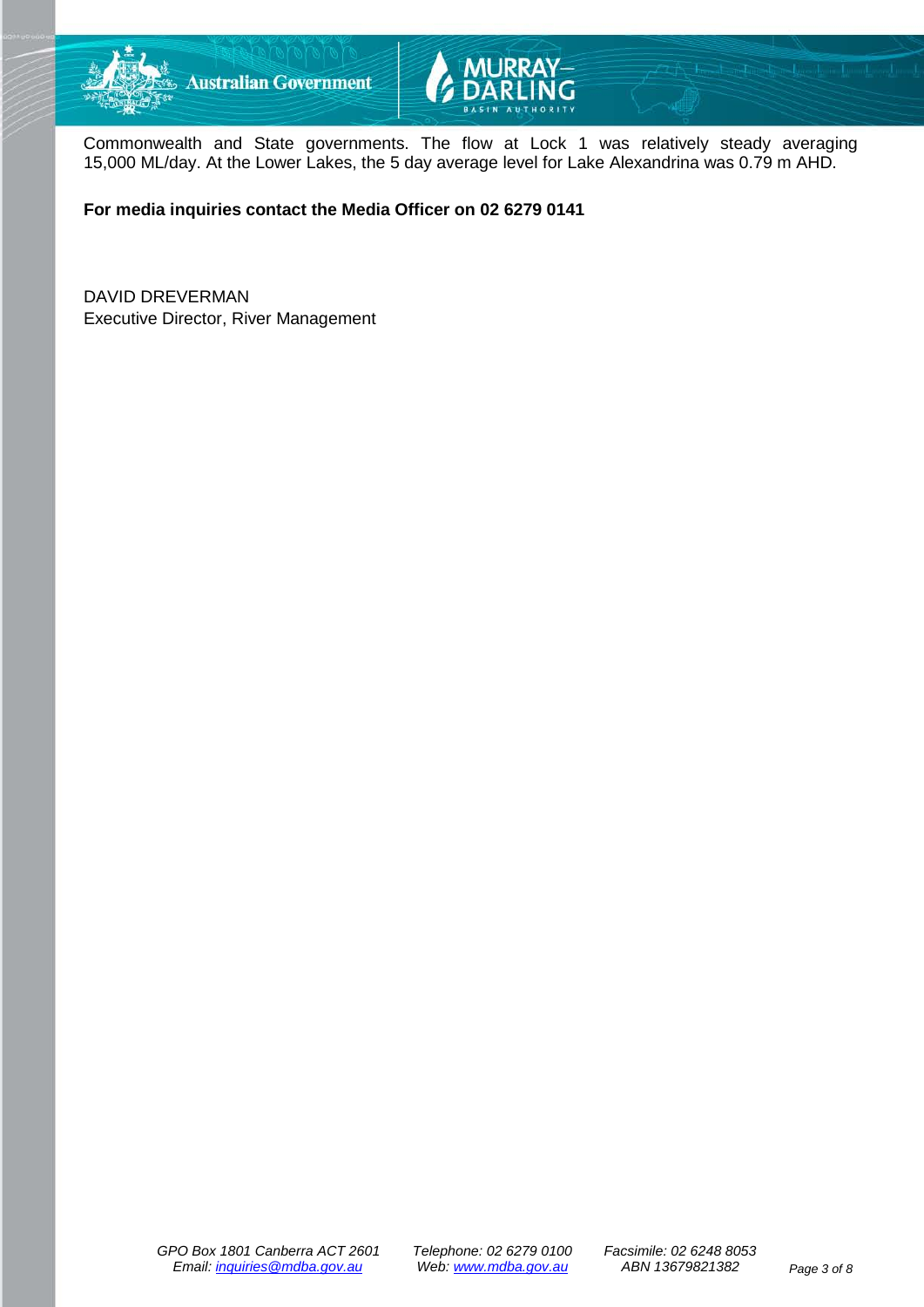



#### Water in Storage Week ending Wednesday 12 Dec 2012

| <b>MDBA Storages</b>                         | Full<br>Supply<br>Level | Full Supply<br>Volume | Current<br>Storage<br>Level | Current | Storage | Dead<br>Storage | Active<br>Storage | Change in<br>Total<br>Storage<br>for the<br>Week |
|----------------------------------------------|-------------------------|-----------------------|-----------------------------|---------|---------|-----------------|-------------------|--------------------------------------------------|
|                                              | $(m$ AHD)               | (GL)                  | $(m$ AHD)                   | (GL)    | %       | (GL)            | (GL)              | (GL)                                             |
| Dartmouth Reservoir                          | 486.00                  | 3856                  | 485.41                      | 3817    | 99%     | 71              | 3746              | $+0$                                             |
| Hume Reservoir                               | 192.00                  | 3 0 0 5               | 190.14                      | 2645    | 88%     | 23              | 2622              | -89                                              |
| Lake Victoria                                | 27.00                   | 677                   | 26.46                       | 612     | 90%     | 100             | 512               | -8                                               |
| Menindee Lakes                               |                         | 1 7 3 1 *             |                             | 553     | 90%     | (480#)          | 1 0 7 3           | $-85$                                            |
| <b>Total</b>                                 |                         | 9 2 6 9               |                             | 8627    | 93%     | $ -$            | 7953              | $-182$                                           |
| $93\%$ ^<br><b>Total Active MDBA Storage</b> |                         |                       |                             |         |         |                 |                   |                                                  |

#### **Major State Storages**

| <b>Burrinjuck Reservoir</b> | 026     | 718   | 70% |     | 715  | $\sim$<br>-3∠ |
|-----------------------------|---------|-------|-----|-----|------|---------------|
| <b>Blowering Reservoir</b>  | 631     | 502   | 92% | 24  | 478  | +∪            |
| Eildon Reservoir            | 3 3 3 4 | 3 139 | 94% | 100 | 3039 | ົດຕ<br>ے ت−   |

\* Menindee surcharge capacity – 2050 GL \*\* All Data is rounded to nearest GL \*\*

# NSW takes control of Menindee Lakes when storage falls below 480 GL, and control reverts to MDBA when storage next reaches 640 GL A % of total active MDBA storage

**Snowy Mountains Scheme Snowy diversions for week ending 11 Dec 2012** 

| <b>Storage</b>         | <b>Active Storage</b><br>(GL) | Weekly Change<br>(GL) | Diversion (GL)       | This Week | From 1 May<br>2012 |
|------------------------|-------------------------------|-----------------------|----------------------|-----------|--------------------|
| Lake Eucumbene - Total | 2 3 6 4                       | $-25$                 | Snowy-Murray         | +0        | 496                |
| Snowy-Murray Component | 969                           | $+2$                  | Tooma-Tumut          | $+0$      | 194                |
| <b>Target Storage</b>  | 1510                          |                       | <b>Net Diversion</b> |           | 301                |
|                        |                               |                       | Murray 1 Release     |           | 736                |

#### **Major Diversions from Murray and Lower Darling (GL) \***

| <b>New South Wales</b>    | This Week | From 1 July<br>2012 | Victoria                        | This Week | From 1<br><b>July 2012</b> |
|---------------------------|-----------|---------------------|---------------------------------|-----------|----------------------------|
| Murray Irrig. Ltd (Net)   | 44.2      | 656                 | Yarrawonga Main Channel (net)   | 12.1      | 150                        |
| Wakool Sys Allowance      | 3.0       | 12 <sup>2</sup>     | Torrumbarry System + Nyah (net) | 13.8      | 261                        |
| Western Murray Irrigation | 1.2       | 10                  | Sunraysia Pumped Districts      | 4.9       | 49                         |
| Licensed Pumps            | 5.7       | 103                 | Licensed pumps - GMW (Nyah+u/s) | 4.4       | 16                         |
| Lower Darling             | 3.8       | 37                  | Licensed pumps - LMW            | 7.5       | 111                        |
| <b>TOTAL</b>              | 57.9      | 818                 | TOTAL                           | 42.7      | 587                        |

\* Figures derived from estimates and monthly data. Please note that not all data may have been available at the time of creating this report.

\*\* All data above is rounded to nearest 100 ML for weekly data and nearest GL for cumulative data\*\*

| Flow to South Australia (GL)                           | Entitlement this month | $217.0*$ |                 |
|--------------------------------------------------------|------------------------|----------|-----------------|
| * Flow to SA will be greater than entitlement for this | Flow this week         | 129.5    | (18 500 ML/day) |
| month due to Unregulated Flows and Additional          | Flow so far this month | 223.4    |                 |
| Dilution Flow.                                         | Flow last month        | 491.4    |                 |
| (m)<br>$C = 11.14$                                     |                        |          |                 |

#### **Salinity (EC)** (microSiemens/cm at 25°C)

|                         | Current | Average over the last week | Average since 1 August 2012 |
|-------------------------|---------|----------------------------|-----------------------------|
| Swan Hill               | 100     | 100                        | 120                         |
| Euston                  | 120     | 130                        | 120                         |
| <b>Red Cliffs</b>       | 150     | 150                        | 120                         |
| Merbein                 | 140     | 140                        | 140                         |
| Burtundy (Darling)      | 510     | 490                        | 440                         |
| Lock 9                  | 280     | 270                        | 160                         |
| Lake Victoria           | 210     | 210                        | 240                         |
| Berri                   | 370     | 340                        | 220                         |
| Waikerie                | 300     | 300                        | 260                         |
| Morgan                  | 300     | 300                        | 240                         |
| Mannum                  | 340     | 330                        | 240                         |
| Murray Bridge           | 350     | 330                        | 270                         |
| Milang (Lake Alex.)     | 500     | 480                        | 390                         |
| Poltalloch (Lake Alex.) | 330     | 340                        | 270                         |
| Meningie (Lake Alb.)    | 3 3 8 0 | 3 3 9 0                    | 3 4 3 0                     |
| Goolwa Barrages         | 580     | 680                        | 1740                        |

*GPO Box 1801 Canberra ACT 2601 Telephone: 02 6279 0100 Facsimile: 02 6248 8053 Email: [inquiries@mdba.gov.au](mailto:inquiries@mdba.gov.au) Web: [www.mdba.gov.au](http://www.mdba.gov.au/) ABN 13679821382 Page 4 of 8*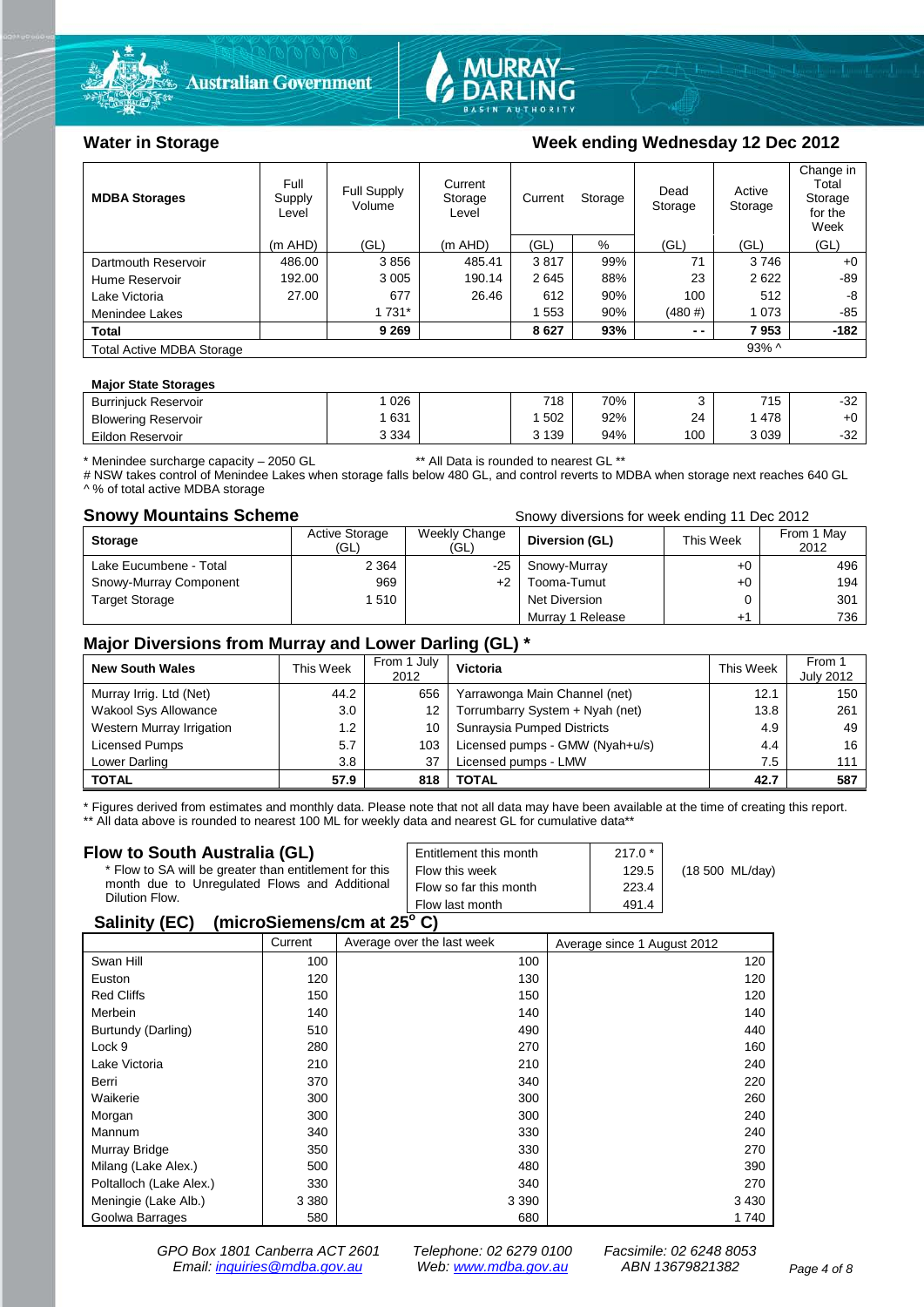



#### **River Levels and Flows Week ending Wednesday 12 Dec 2012**

|                                | Minor Flood<br>Stage | Gauge    | Height  | Flow     | Trend | Average Flow<br>this Week | Average<br>Flow last<br>Week |
|--------------------------------|----------------------|----------|---------|----------|-------|---------------------------|------------------------------|
| <b>River Murray</b>            | (m)                  | local(m) | (m AHD) | (ML/day) |       | (ML/day)                  | (ML/day)                     |
| Khancoban                      |                      |          |         | 490      | F     | 490                       | 2670                         |
| Jingellic                      | 4.0                  | 1.29     | 207.81  | 2 2 0 0  | F     | 2 5 3 0                   | 5 0 2 0                      |
| Tallandoon (Mitta Mitta River) | 4.2                  | 1.65     | 218.54  | 1 0 0 0  | S     | 1 4 2 0                   | 780                          |
| Heywoods                       | 5.5                  | 3.13     | 156.76  | 15 530   | R     | 14 860                    | 13810                        |
| <b>Doctors Point</b>           | 5.5                  | 3.18     | 151.65  | 16 960   | R     | 16 360                    | 15 690                       |
| Albury                         | 4.3                  | 2.18     | 149.62  |          |       |                           |                              |
| Corowa                         | 3.8                  | 3.30     | 129.32  | 16 040   | F     | 16 340                    | 15 940                       |
| Yarrawonga Weir (d/s)          | 6.4                  | 1.39     | 116.43  | 8 0 1 0  | S     | 8 0 2 0                   | 8670                         |
| Tocumwal                       | 6.4                  | 2.04     | 105.88  | 8 0 5 0  | S     | 8 1 8 0                   | 8 6 6 0                      |
| Torrumbarry Weir (d/s)         | 7.3                  | 2.13     | 80.67   | 6 0 6 0  | F     | 6760                      | 9 1 9 0                      |
| Swan Hill                      | 4.5                  | 1.41     | 64.33   | 6820     | F     | 8 0 7 0                   | 9 0 6 0                      |
| <b>Wakool Junction</b>         | 8.8                  | 3.39     | 52.51   | 9 3 9 0  | F     | 10 310                    | 10 660                       |
| Euston Weir (d/s)              | 8.8                  | 2.19     | 44.03   | 11 920   | R     | 12 8 20                   | 12720                        |
| Mildura Weir (d/s)             |                      |          |         | 11 830   | F     | 12 4 30                   | 11 140                       |
| Wentworth Weir (d/s)           | 7.3                  | 3.76     | 28.52   | 18 980   | S     | 18 950                    | 15 930                       |
| <b>Rufus Junction</b>          |                      | 4.98     | 21.91   | 17 440   | F     | 17 470                    | 16 800                       |
| Blanchetown (Lock 1 d/s)       | ۰                    | 1.32     |         | 14 910   | S     | 14 970                    | 13 960                       |
|                                |                      |          |         |          |       |                           |                              |
| <b>Tributaries</b>             |                      |          |         |          |       |                           |                              |
| Kiewa at Bandiana              | 2.7                  | 1.18     | 154.41  | 800      | F     | 920                       | 1 3 5 0                      |
| Ovens at Wangaratta            | 11.9                 | 8.03     | 145.71  | 810      | F     | 880                       | 1 0 5 0                      |
| Goulburn at McCoys Bridge      | 9.0                  | 2.44     | 93.86   | 2 600    | R     | 2 4 6 0                   | 4670                         |
| Edward at Stevens Weir (d/s)   |                      | 1.43     | 81.20   | 1 2 2 0  | F     | 1 4 8 0                   | 980                          |
| <b>Edward at Liewah</b>        |                      | 1.64     | 57.02   | 970      | R     | 1 0 0 0                   | 1 2 7 0                      |
| Wakool at Stoney Crossing      |                      | 1.53     | 55.02   | 660      | F     | 730                       | 850                          |
| Murrumbidgee at Balranald      | 5.0                  | 3.15     | 59.11   | 3 180    | R     | 3 1 3 0                   | 3 9 5 0                      |
| Barwon at Mungindi             | ٠                    | 3.01     |         | 0        | F     | 30                        | $\Omega$                     |
| Darling at Bourke              | $\blacksquare$       | 4.15     |         | 540      | S     | 610                       | 730                          |
| Darling at Burtundy Rocks      |                      | 4.18     |         | 7 3 6 0  | S     | 7 200                     | 6 100                        |

Natural Inflow to Hume 2 760 3 710

(i.e. Pre Dartmouth & Snowy Mountains scheme)

**Weirs and Locks** Pool levels above or below Full Supply Level (FSL)

| Murray             | FSL (m AHD) | u/s     | d/s            |                       | FSL (m AHD) | u/s     | d/s     |
|--------------------|-------------|---------|----------------|-----------------------|-------------|---------|---------|
| Yarrawonga         | 124.90      | $-0.10$ |                | No. 7 Rufus River     | 22.10       | $+0.18$ | $+2.68$ |
| No. 26 Torrumbarry | 86.05       | $+0.01$ | $\sim$         | No. 6 Murtho          | 19.25       | $-0.00$ | $+0.90$ |
| No. 15 Euston      | 47.60       | $-0.04$ | $\blacksquare$ | No. 5 Renmark         | 16.30       | $-0.06$ | $+0.85$ |
| No. 11 Mildura     | 34.40       | $+0.01$ | $+0.36$        | No. 4 Bookpurnong     | 13.20       | $-0.00$ | $+1.73$ |
| No. 10 Wentworth   | 30.80       | $+0.04$ | $+1.12$        | No. 3 Overland Corner | 9.80        | $-0.03$ | $+0.95$ |
| No. 9 Kulnine      | 27.40       | $+0.04$ | $+0.71$        | No. 2 Waikerie        | 6.10        | $+0.03$ | $+0.97$ |
| No. 8 Wangumma     | 24.60       | $+0.03$ | $+1.06$        | No. 1 Blanchetown     | 3.20        | $+0.02$ | $+0.57$ |

#### **Lower Lakes FSL = 0.75 m AHD**

Lake Alexandrina average level for the past 5 days (m AHD) 0.79

| <b>Barrages</b>       | <b>Fishways at Barrages</b> |               |            |                          |                      |
|-----------------------|-----------------------------|---------------|------------|--------------------------|----------------------|
|                       | Openings                    | Level (m AHD) | No. Open   | Rock Ramp                | <b>Vertical Slot</b> |
| Goolwa                | 128 openings                | 0.82          |            | -                        | Open                 |
| Mundoo                | 26 openings                 | 0.79          | All closed | $\overline{\phantom{0}}$ |                      |
| <b>Boundary Creek</b> | 6 openings                  |               |            | $\overline{\phantom{0}}$ |                      |
| Ewe Island            | 111 gates                   |               | All closed | -                        |                      |
| Tauwitchere           | 322 gates                   | 0.80          | 25         | Open                     | Open                 |

AHD = Level relative to Australian Height Datum, i.e. height above sea level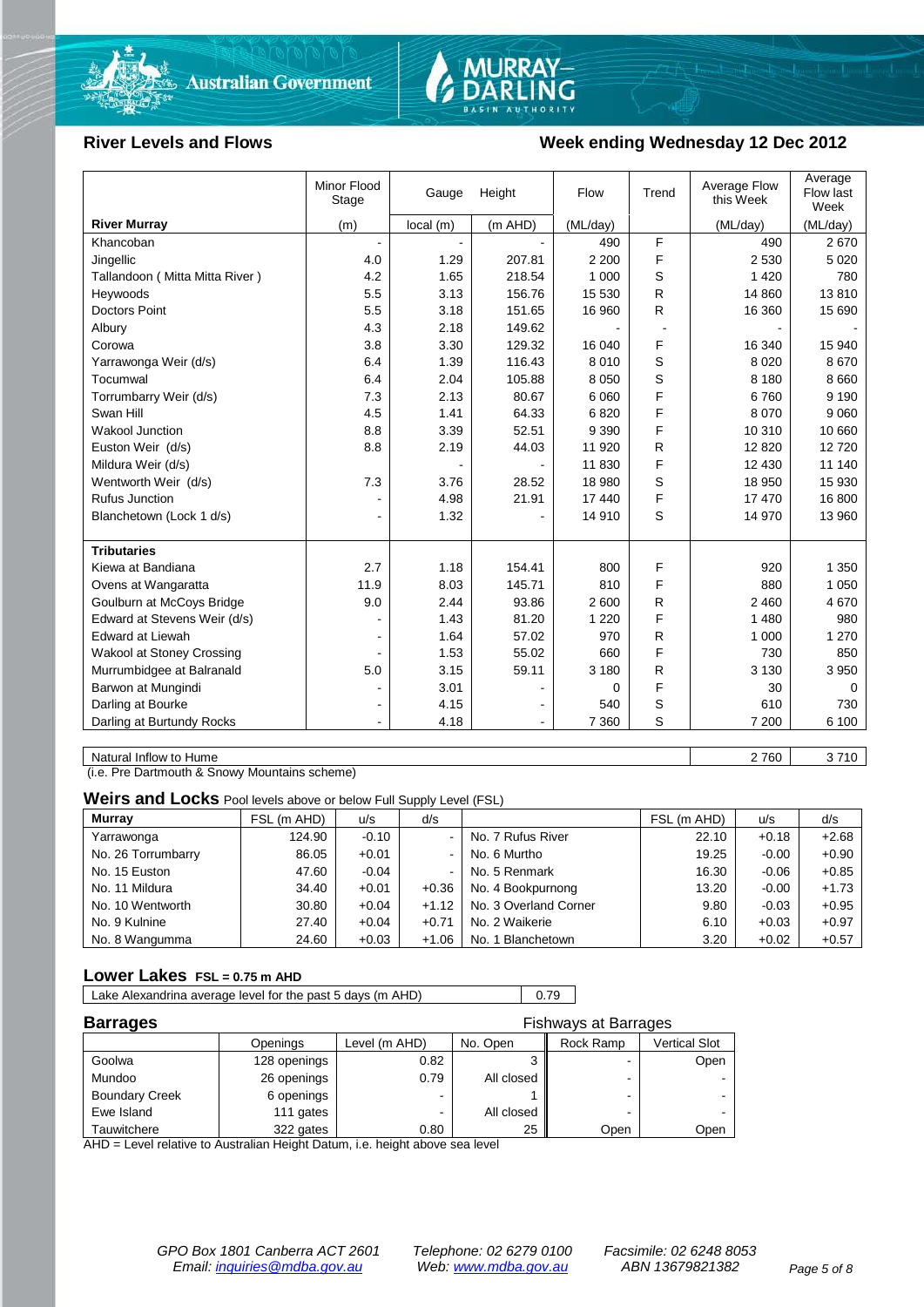



### **Week ending Wednesday 12 Dec 2012**





### **State Allocations (as at 12 Dec 2012)**

| High security    | 100% |
|------------------|------|
| General security | 100% |
|                  |      |

| NSW - Murrumbidgee Valley | Victorian - Goulburn Valley |  |
|---------------------------|-----------------------------|--|
|                           |                             |  |

| High security    | 100% |
|------------------|------|
| General security | 100% |

#### **NSW - Lower Darling**

| High security    | 100% |
|------------------|------|
| General security | 100% |
|                  |      |

| <b>NSW - Murray Valley</b><br>Victorian - Murray Valley |      |                  |      |
|---------------------------------------------------------|------|------------------|------|
| High security                                           | 100% | High reliability | 100% |
| General security                                        | 100% | Low reliability  | 0%   |

| Victorian - Goulburn Valley |      |
|-----------------------------|------|
| High reliability            | 100% |

| Low reliability | 0% |  |
|-----------------|----|--|
|                 |    |  |

| South Australia – Murray Valley |      |  |
|---------------------------------|------|--|
| High security                   | 100% |  |

NSW : <http://www.water.nsw.gov.au/About-us/Media-releases/media/default.aspx><br>VIC : http://www.g-mwater.com.au/water-resources/allocations/current.asp

VIC : <http://www.g-mwater.com.au/water-resources/allocations/current.asp><br>SA : http://www.waterforgood.sa.gov.au/category/news/

<http://www.waterforgood.sa.gov.au/category/news/>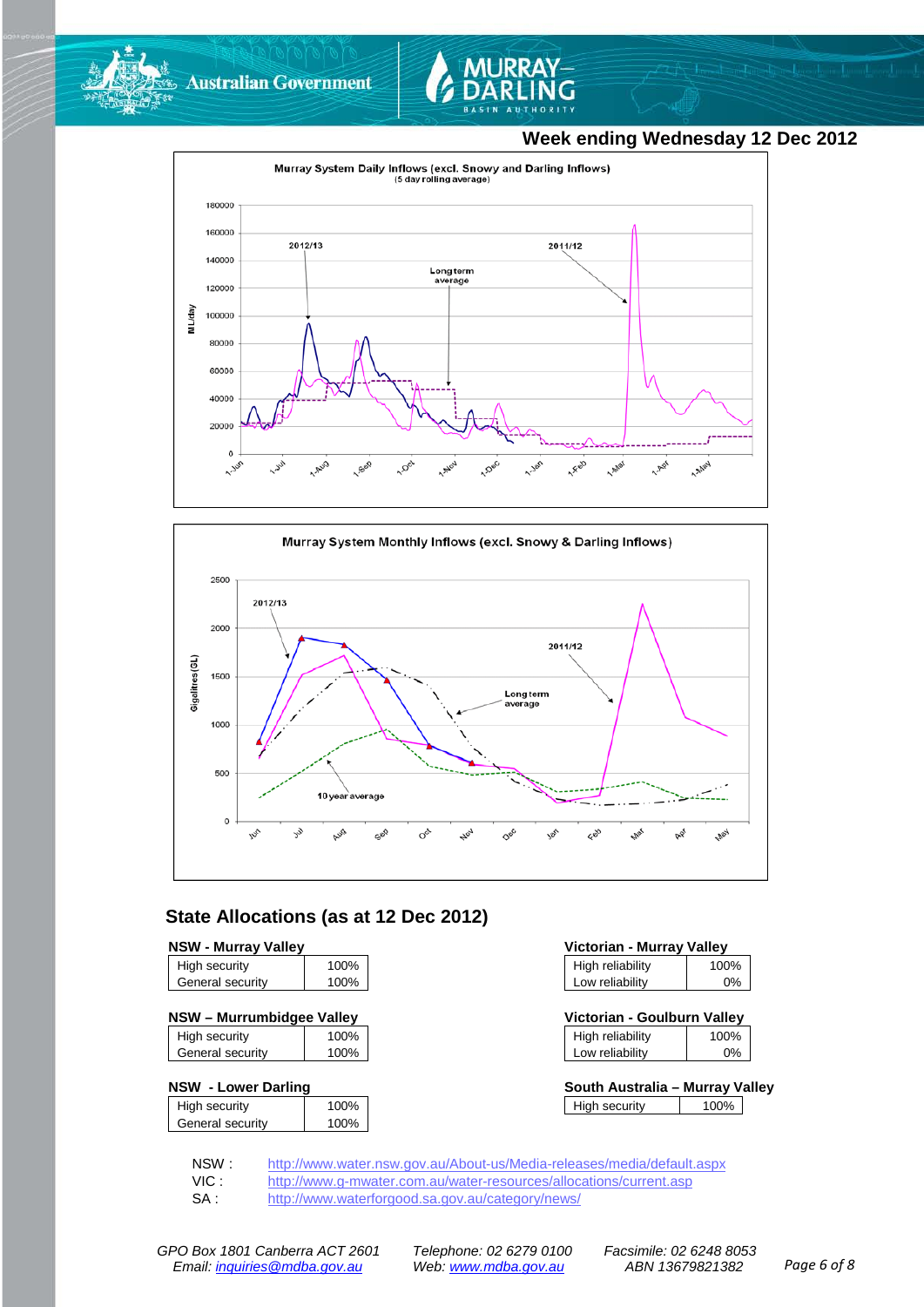

# **Sunraysia Regional Algal Coordinating Committee**

**Thursday, 13 December 2012**

# **Precautionary alert lifted for Mildura weir pool**

Chair of the Sunraysia Regional Algal Coordinating Committee, Owen Russell, today announced the lifting of the precautionary red alert for blue green algae in the Murray River at Mildura.

Recent results obtained by both Victorian and NSW Water Authorities, has shown a decline in the number of potentially toxic blue green algae, meaning that the initial threat has now passed.

"Our sampling regime indicates that the numbers of potentially toxic blue green algae are now well below that high alert levels," said Mr Russell.

"The recent series of cool changes across the area would certainly have contributed to these results."

The Mildura weir pool – that is the stretch of the Murray River that extends from Red Cliffs to the weir is now under an amber alert.

"This means that the water is safe for all recreational purposes, however we recommend that water for human consumption is taken only from private rain water tanks or the treated town water supply."

Mr Russell said that that the Sunraysia Regional Algal Coordinating committee would continue to monitor for Blue green algae over the summer period.

Information on blue green algae can be found at [www.water.nsw.gov.au](http://www.water.nsw.gov.au/) or by phoning the free call algal information line on 1800 999457